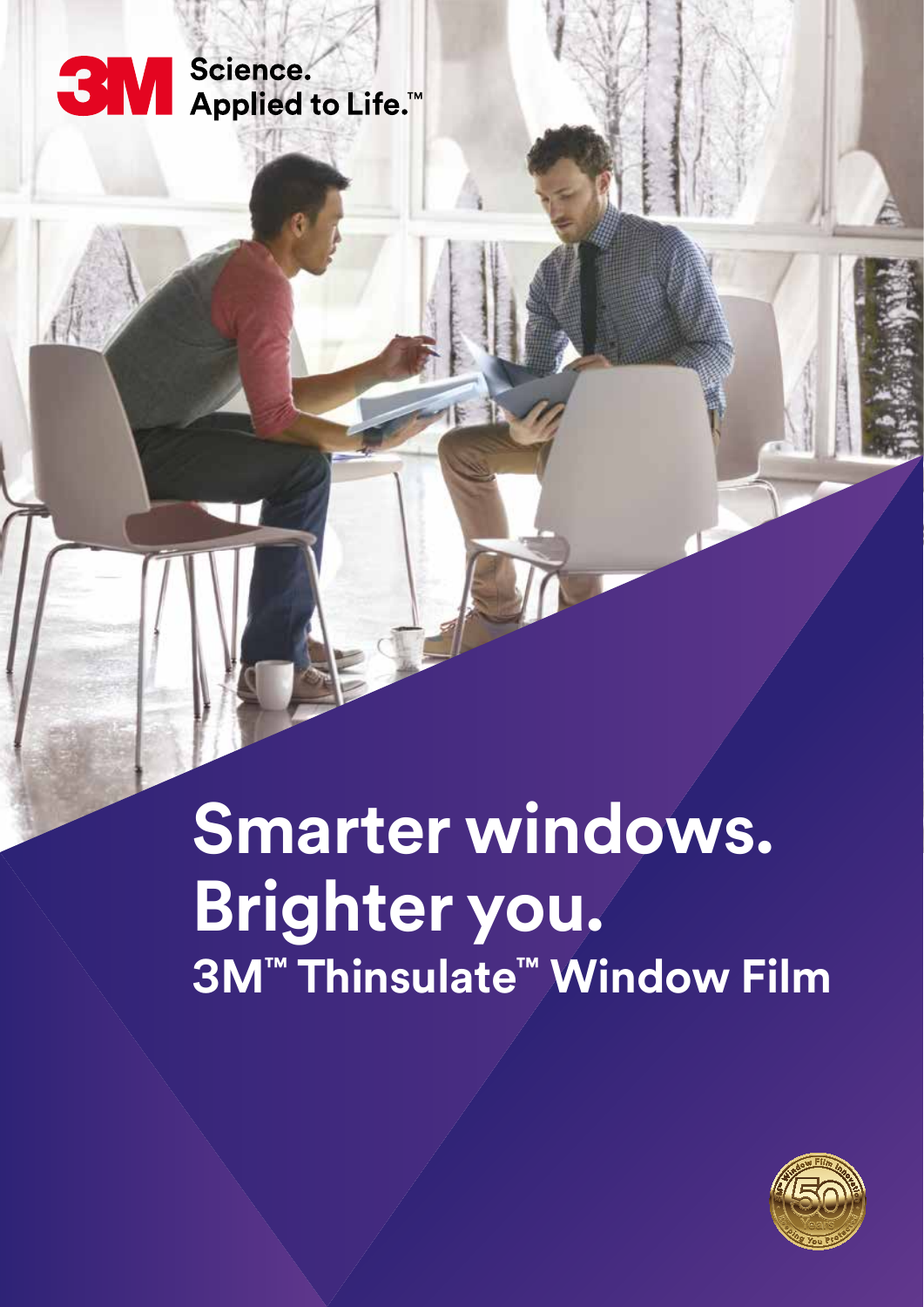### **Smarter windows keep weather out where it belongs.**

3M™ Thinsulate™ Climate Control Window Film is a low emissivity, or "Low E," window film that helps improve the insulation value of a typical single-pane window close to that of a double-pane window, and of a double-pane close to that of a triple-pane. Application of 3M™ Thinsulate™ Climate Control Window Film is much, much less expensive than actually replacing all that glass, and the results rival or match the performance, and appearance, of new glass.

Historic registered buildings, newer office towers, and every sort of building in between can be improved by the addition of 3M™ Thinsulate™ Climate Control Window Film. It enhances sustainability, comfort, and helps to provide fade protection, while remaining virtually invisible, with a neutral appearance that will not dramatically change the look of your windows – inside or out.





**Warm in the winter** Thinsulate™ invisible insulation technology helps retain the heat and keep you warmer in the winter.



**Cool in the summer** Thinsulate™ invisible insulation solar reflecting technology helps block the sun's heat and keep you cooler in the summer.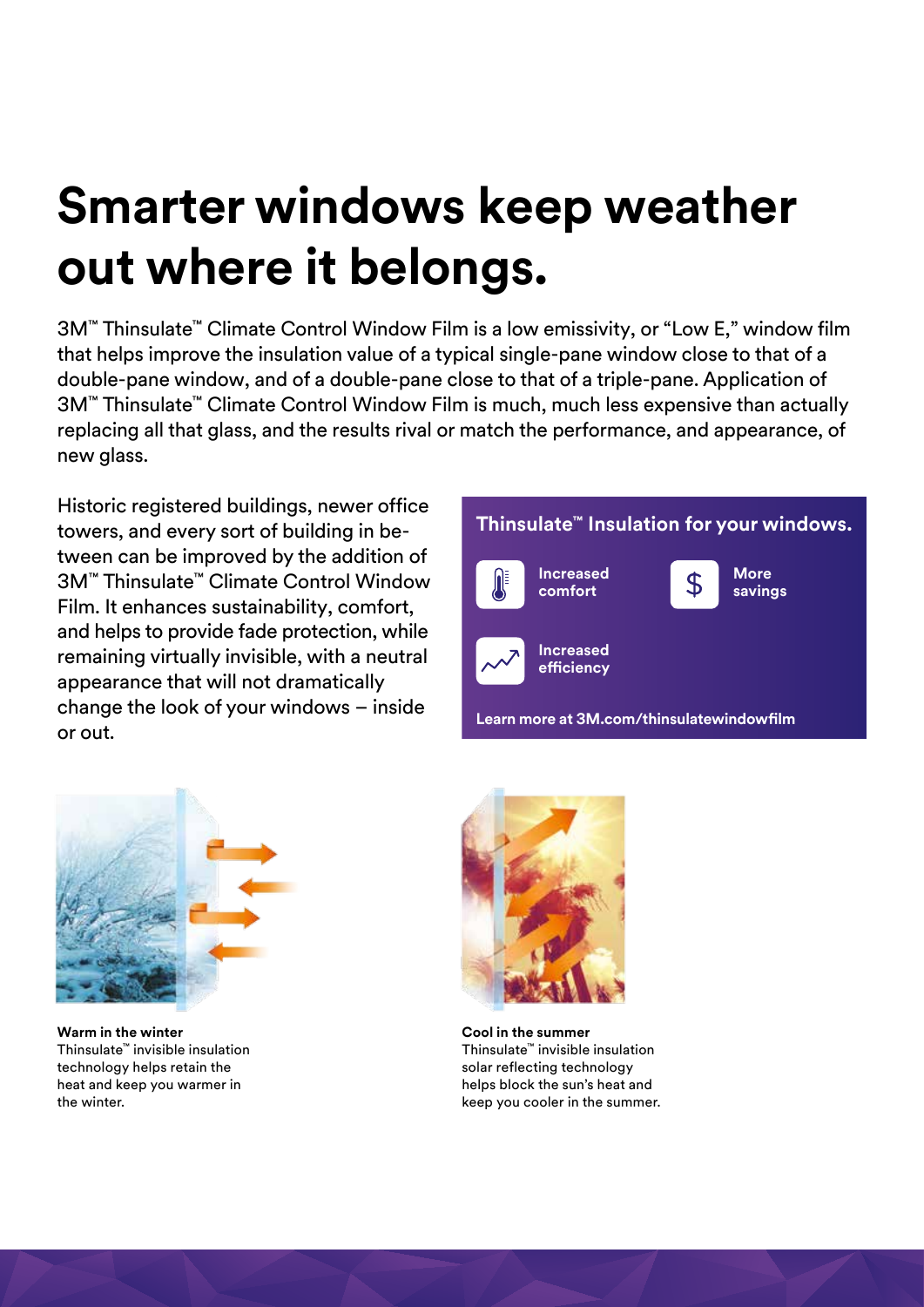#### **A single pane window loses 20 times as much heat as the same area in an adjacent wellinsulated wall.**

**CORNELL COOPERATIVE EXTENSION, CORNELL UNIVERSITY**

**20x**

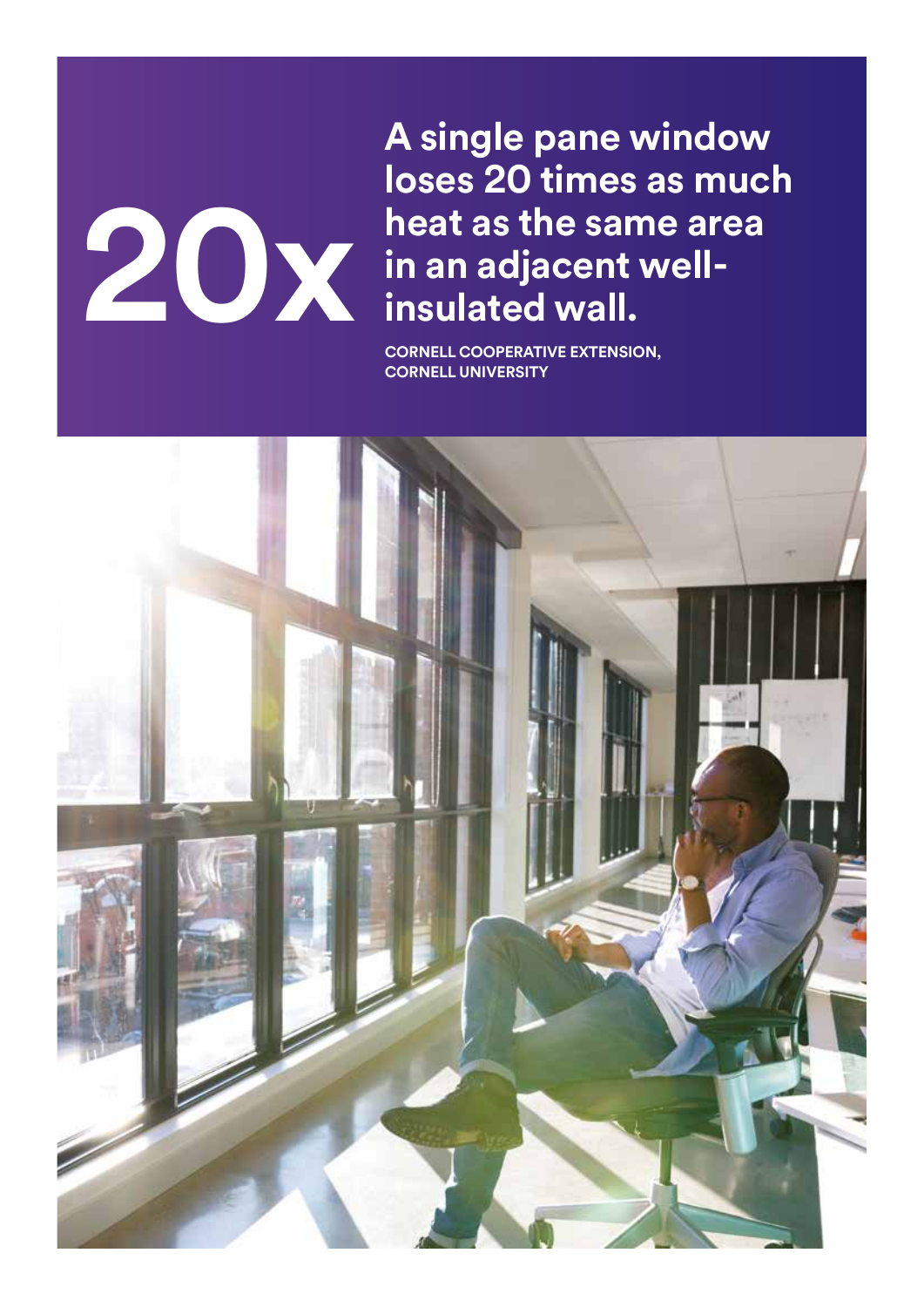

#### **Historic Registered Governor's Residence**

**This stately 1912 Tudor mansion needed to comply with laws mandating greater energy efficiency in governmentowned buildings. 3M™ Thinsulate™ Climate Control Window Film 75 was applied to 1,100 square feet of glass, including intricate starburstpatterned and French-paned windows. This resulted in increased comfort (especially during cold Minnesota winters) and increased energy efficiency. Our unique low-e window film is designed to increase the window's insulation value; single-pane performs close to that of a double-pane and double-pane close to that of a triple-pane. It is also designed to provide improved UV protection for antiques and artifacts.**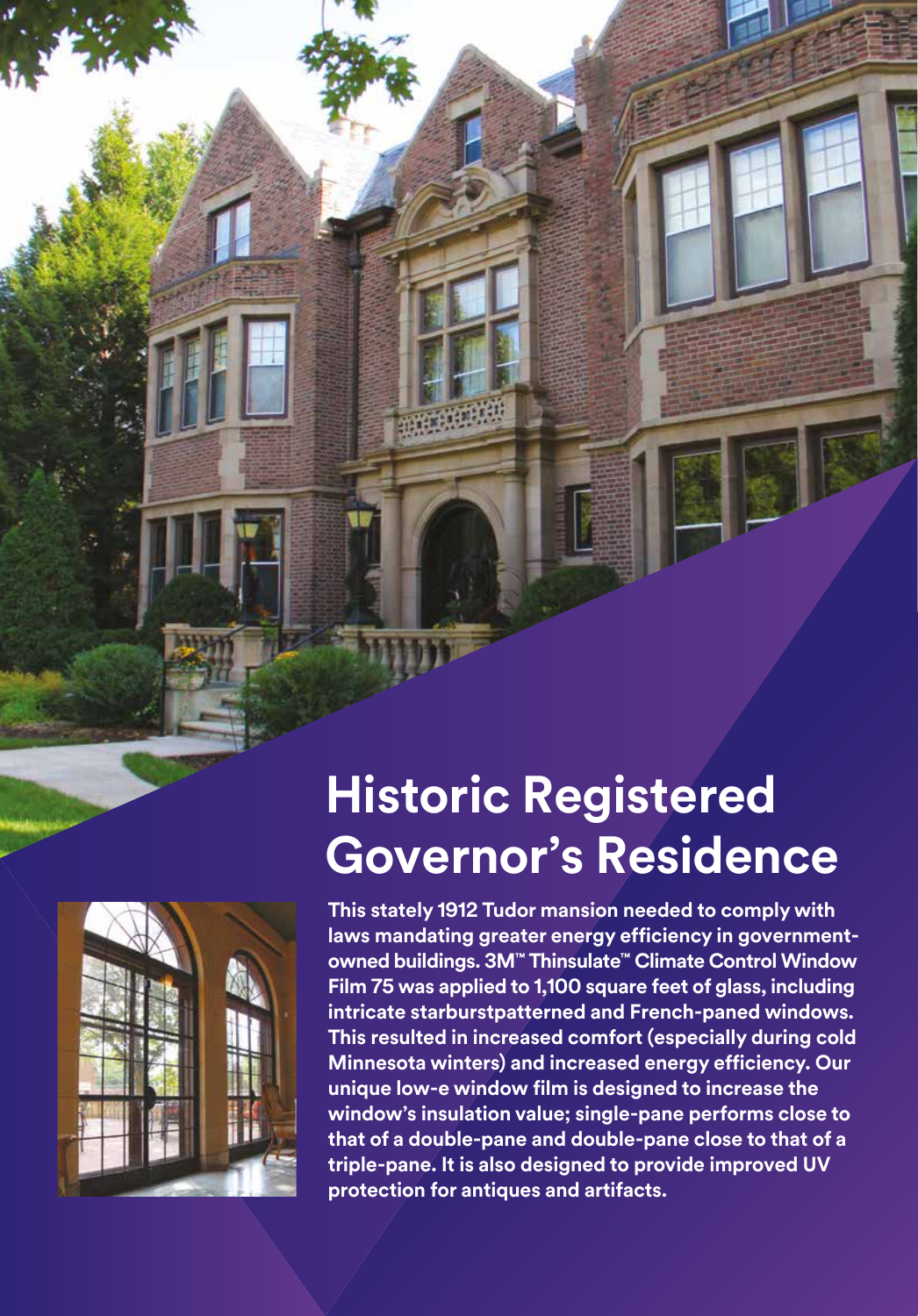# **40%**

**Nearly 40% of heating loss in commercial buildings is due to windows.**

**U.S. DEPARTMENT OF ENERGY**